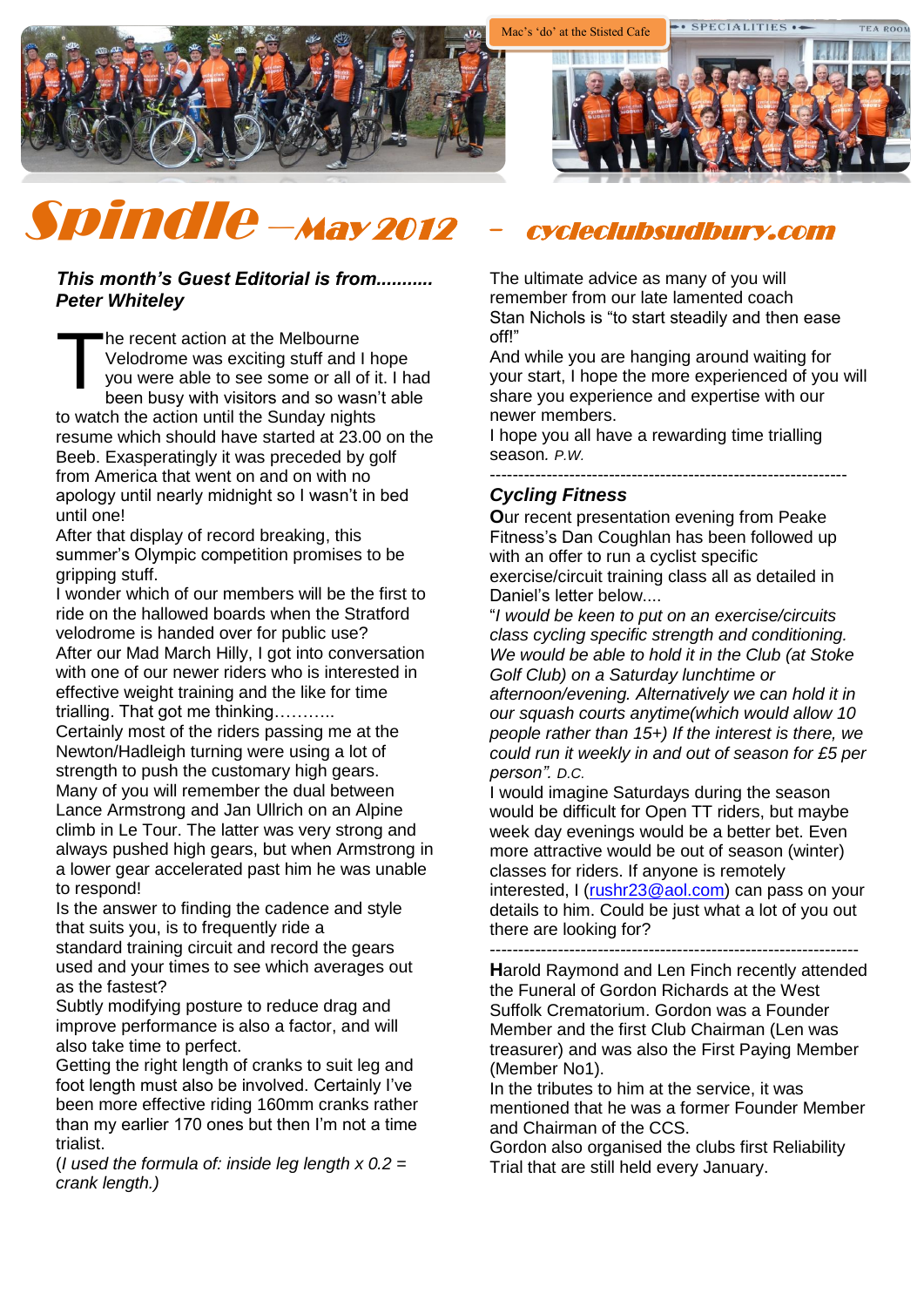### *Diary Dates*

*Sunday 6 May:* Radwinter: ECCA Festival 100 and 200k Audax rides.

*Saturday 19 May:* Manningtree: Asparagus and Strawberries Audax 400k ride.

*Saturday 26 May:* Long Melford: CCS audaxes: both new routes;

Edmund's Folk Go Paddling 211k; an early summer outing to the pier at Harwich, then a loop around Bury St Edmunds.

Edmund's Kingdom 105k; rides; a scenic loop round Bury St Edmunds.

*Saturday 2 June*: Great Dunmow: Flitchbikes 100 and 200k Audax rides.

*BANK HOLIDAY MONDAY, 7 MAY: CRITERIUM RACES, IXWORTH*

West Suffolk Wheelers organised criterium races, around the centre of Ixworth, noon to 5pm; categories for all ages.

Ixworth is located 3 miles North of Bury St Edmunds on the A143 The course on a closed road circuit makes for fast exciting close racing offering spectators the opportunity to see close up many of the UK's finest riders battle out for top honours.

These races aimed at riders of all ages and abilities, are now established as East Anglia's premier day of circuit races. Held on Bank Holiday Monday May 7th, it has consistently produced fast exciting racing, close finishes with often the need for the photo to decide the places.

The course, an 800 metre approx circuit centred in the village of Ixworth is quite demanding and a good test of riders' abilities. Full course details and video is on their website.

Race winners will need to have good speed backed up by good bike handling skills and the will to be first over the line. This is very evident in the children's races, which often produces the most competitive races and the most enthusiastic crowd of spectators and Mums & Dads. For the adults there is the new two race format which features an individual category race followed by an invitational race at the end of the day. These invitational races will be made up of race winners and E/1/2 riders in Race "A"; with other riders in to Race "B". These races are 40 to 50 minutes respectively plus 5 laps. ---------------------------------------------------------

#### *80 Not Out!*

**T**he CCS Wednesday Ride group recently arranged a surprise 'birthday bash' for club member Mac McDermott, who celebrated his 80<sup>th</sup> that very day. A 'normal' Wednesday ride made its way to the cycle friendly cafe at Stisted with Mac amongst them and unaware that a lot of his old friends were laying in wait to greet him. With 19 CCS members and a good sprinkling of

Colchester Rovers making up the 35 who had taken over the cafe for the morning, Mac was presented with a case of wine to help him through the wet winter evenings!!

Mac began cycling in 1948, first joining North London CTC, and then the Century Road Club when he was 17 years old. He joined Colchester Rovers (of which he is a life member) in the



late 70's. He then joined us as a first claim member a few years back. He still rides Audaxes with yearly forays into France, and the account of his ride around France when he was merely 16 years old (*Spindle Nov 2010*) in1948 shows what a pathfinder he was and he still continues to show us all a 'clean pair of pedals' up the hills! Thanks to Brian Mann for pulling it all together and getting 'everyone to the cafe on time'

#### --------------------------------------------------------------- *APRIL 1st SHORTER SUNDAY CLUB RUN* by Mark Gentry

Being a doddery old git and not a very speedy bicyclist, I usually end up at the end, if you see what I mean. Well, what I really mean is, at the back. The young – and the not so young - fit and healthy riders who turn up for the club runs must think I'm a drag on their speediness, but I'm doing my best - honest. We set off OK, but after a while, I'm lagging behind, panting and trying to catch up. "I must get out more" and "I must start riding to work" and other platitudinous drivel pours from my mouth, between gasps. The main bunch disappears into the distance and then, after a few miles, I catch up with them and think "I must be getting into my stride at last" but then realise that they have been waiting for me at this junction for several minutes. Before I have time to catch my breath, let alone stop, off they go again, and as if a magic wand has been waved, go out of sight the next instant. *(Been there, had that done to me..Ed)*

 I am very grateful that they are long suffering and don't boo and jeer or moan at me, but on Sunday April The First - perhaps a significant date – on the Shorter Club Run, I found out how they must feel. A new rider appeared at the Market Hill, and off we went, aiming for a very close refreshment stop, but taking a roundabout route. By the time we reached Henny, several hours later, the fit contingent, rightly decided to re-assess their route and changed their destination. We remnant continued on through Lamarsh, at such a speed on the upward slopes that it was difficult to remain upright. "Wobbling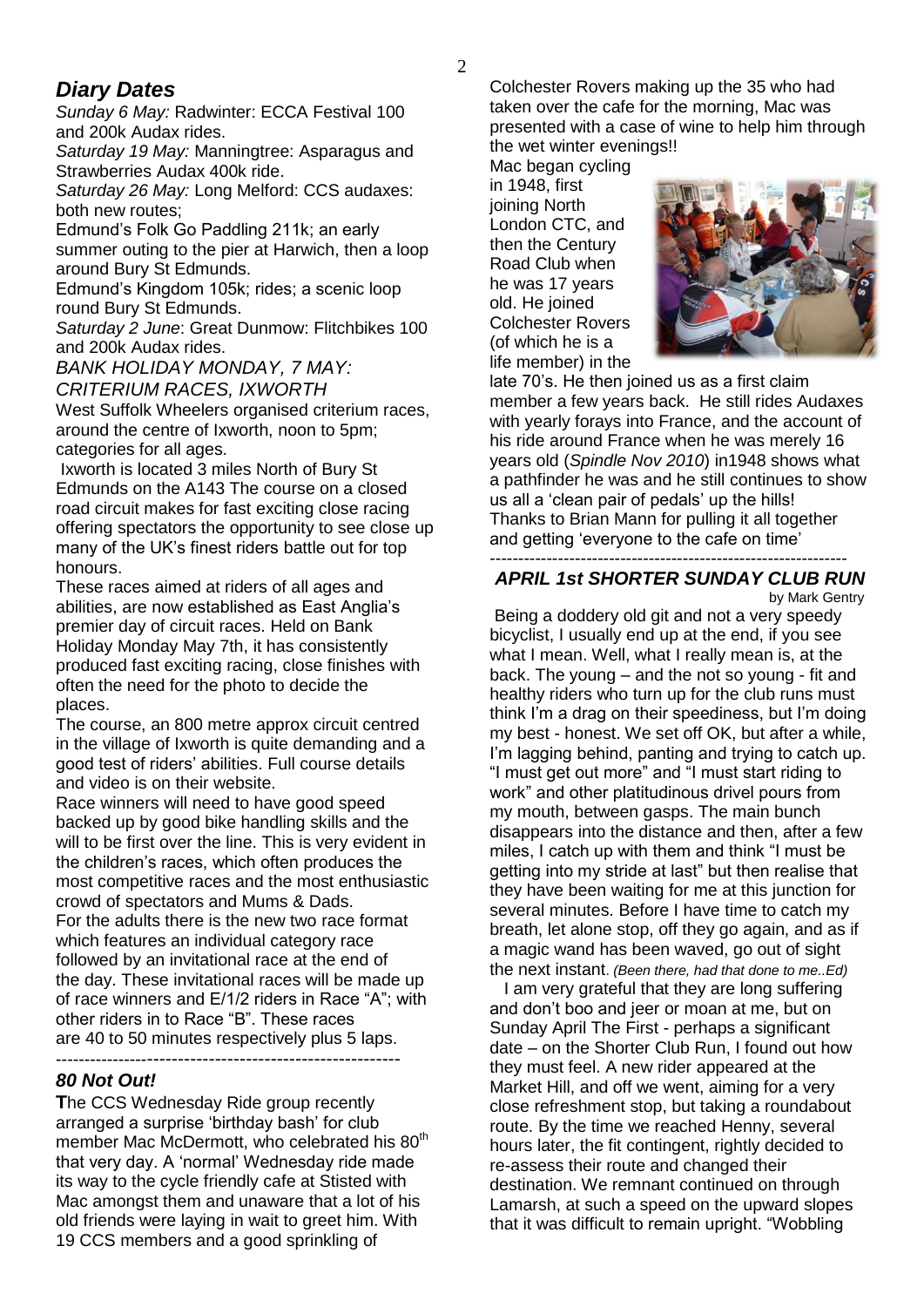madly" does not cover it. We stopped and dismounted in order to detach our bidons and have a drink before remounting and melting our brake blocks on the downhill crawls. Although it was not a really cold day, some of our number, were not used to the speed, and were becoming frostbitten, due to lack of exertion. Our arrival at the café was a welcome chance to speed up a bit - on the walk to the door.

 The return journey, being much shorter, took about the same time as the outward leg, even though there were no bidon stops. When we arrived back in Sudbury, we observed that it was a pretty good ride. This was judged mainly on the fact that we didn't walk up any of the hills. There was mention of the feasibility of attempting a Longer Club Run the next week but as we had attained an average speed of just over nine miles per hour, we thought that the rate of a normal ride might be a bit more than would be comfortable. I did suggest Simon's ride to Orford but of course that was already in progress. May's Shorter Run might be possible though.

Probably won't see you all on the  $6<sup>th</sup>$  May then! Unless, of course, like me, you're escaping to the ECCA Festival audax from Radwinter.

---------------------------------------------------------------

#### **My Audax year Nov 2010 to Oct 2011.**  *by David Fenn*

At the start of the Audax year in November 2010 I was part way through my attempt to complete at least two 200 km Audaxes per month for 12 consecutive months. My attempt started in March 2010 and was due to finish in February 2011 so I was hoping for good weather during the winter months. Unfortunately the 2010 / 2011 winter was the worst for some years making it necessary to constantly monitor the weather forecasts in order to pick a suitable day to ride.

Quite apart from the difficulty riding the long distances during the winter months there is the added problem of motivating oneself to climb out of a warm bed at 6.00 am knowing you have to spend 10 hours on the bike, this proved to be a major challenge for me. Fortunately at the same time I was attempting my double round the year Robin Weaver was attempting a single round the year so at least I had company on at least one of my long rides each month. The official Audax year starts in November and runs through to the end of October, 2011 was also the year of the 1200 km Paris-Brest-Paris which I had made my major target for the year. Entry to PBP is by qualification, the criteria being to complete a Super Randonneur series (at least one each of 200, 300, 400 and 600 km Audaxes) in the 2011 season prior to the end of June.

November 2010 was the start of the bad weather but I did manage to fit in two 200 km rides and one 100 km ride, so despite the weather I was still on course for my double round the year. The next three months December, January and February saw the weather conditions deteriorate and it became increasingly difficult to pick a suitable day to ride, however despite on unfortunate incident on sheet ice ( This ride was DNF ) I did manage to complete my double round the year at the 'Old Squit' in Norwich on 12<sup>th</sup> February 2011. It was now time to concentrate on achieving the qualification rides for PBP, starting with two 200 km rides in March, followed by a one week non cycling holiday in Tenerife.

April was a big month with four 200 km and two 300 km rides completed through the month. The 300 km Cambridge Audax was a particularly enjoyable ride in the company of Steve Barnes. The ride took us from Cambridge out to Market Harborough then an undulating section directly into a stiff wind out into the Fens where the cross wind on the final leg made things difficult in the open sections on the return to Cambridge. Things were looking good I was fitter than I had been for many years. I knew it was necessary to keep my mileage up but I was also cautious about doing too much.

The exceptional summer weather continued through May and this month saw me complete four 200 km rides and the required 400 km qualification ride. The 400 km ride was progressing well until at about 330 km I had an unfortunate coming together with one of our nocturnal friends resulting in a badly strained wrist and fingers, the final 70 km was a slow and painful end to the ride, but at least I was still on course for my SR series.

June was the final month for achieving qualification for PBP; I only needed the 600 km

ride to complete my qualification. I started the month with a 200 km permanent this was to be followed 10 days later by the 600 km. I was still having problems



holding the bars with my injured hand particularly on rough roads where the vibrations increased the discomfort. However along with Viv Marsh and Steve Barnes I started the Seething 600 at Norwich. The early miles passed quickly, my hand was sore but bearable, however as the distance increased so did the pain in my wrist and fingers, pain killers were having little effect so on our return to the event Headquarters at 300 km I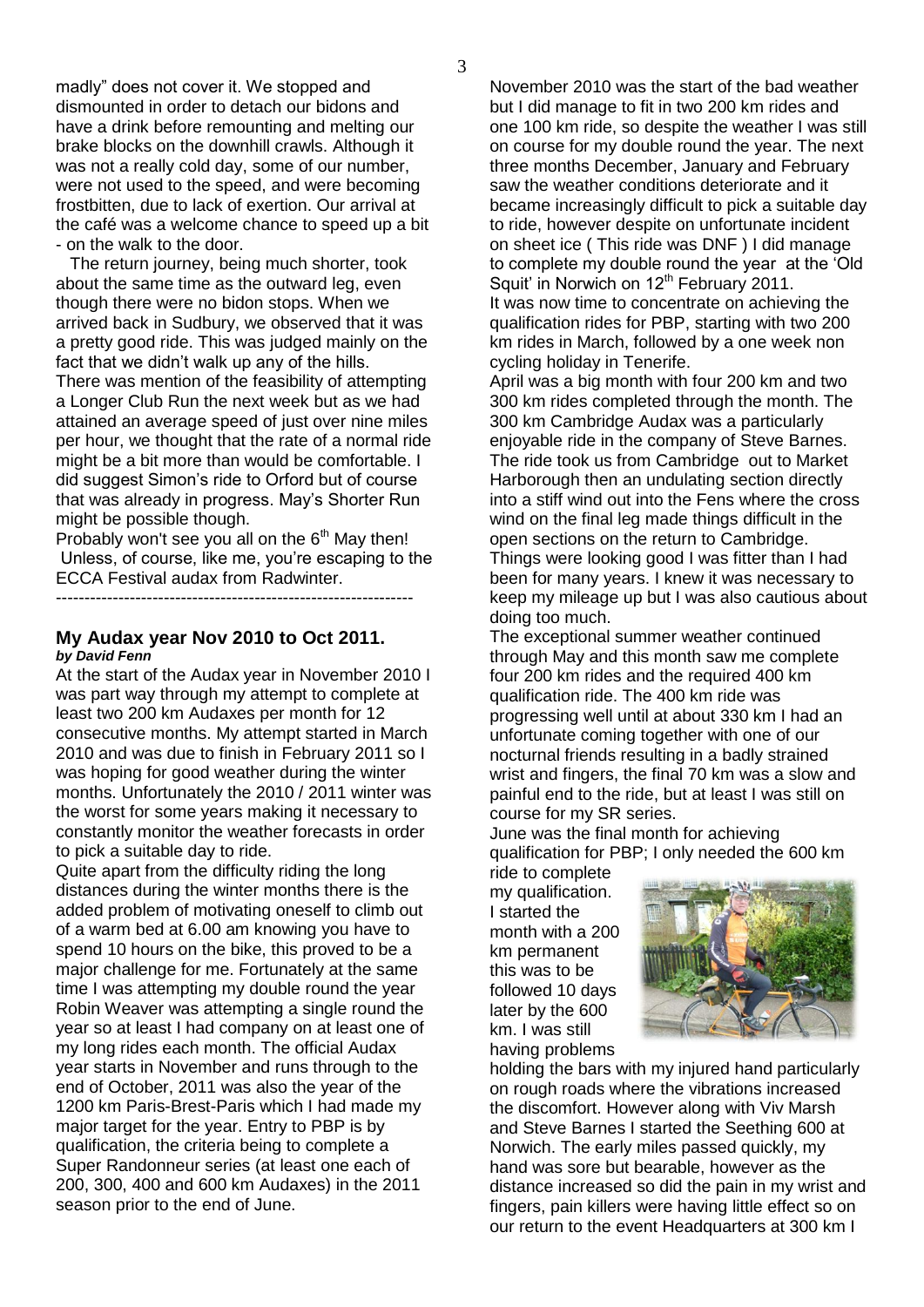reluctantly bailed out having little appetite for a further 300 km of pain and tiredness. So I had failed in my attempt to gain entry to PBP. I also realised that all the Audaxes I had entered I had also ridden and completed, this was the first time I had failed to complete a ride. Both Viv and Steve completed the ride with Steve gaining Super Randonneur status for the first time. At the end of June after a couple of weeks rest Steve and I rode the Windmill ride, this proved to be one of the hottest days of the year with temperatures in the high 80's. Both Steve and I suffered in the heat, at one stage with about 50 km to go being forced to sit under a tree for about 20 minutes to get some shade and get our core temperatures down.

During the months from July to October I completed a further six 200 km rides and two 100 km rides to finish the Audax year with 62 points, covering 6,899 km in 35 events.

Despite not achieving my target for the year it was still a very enjoyable season, bring on 2012. ---------------------------------------------------------------

#### *Time Trial Reports*

**Open TT's...With the new Time Trial season in** full swing, there have already been some good performances from our CCS members. Simon Daw rode to an excellent 2<sup>nd</sup> place (and 1<sup>st</sup> Vet) in the recent 18 mile Maldon Hilly with a 47min 57sec time. Simon and James Rush then claimed  $6<sup>th</sup>$  &  $8<sup>th</sup>$  places in Stowmarket & DCC's 20 mile event at windy and cold Debenham. This made up for their proposed 2-Up event at Chelmsford which was abandoned before they reached the start due to an accident on the course. Simon (48.03) was part of a CCS winning team, together with Jonathan Weatherley (50.15) & Damon Day (51.05), in the Haverhill Wheelers 20 mile Hilly, and was our first team prize for many years. The fast E2 course at Newmarket nearly saw the combined fastest team of three club record broken recently for a 25 mile time trial. Rob Davies (54.47), James Rush (55.42) and Damon Day (56.34), were only 53secs shy of the existing record, held by Scott Jones, Mark Jay and Graham White from 1993. At the same event, Stewart Kirk finally ducked under the hour for a 25 with an excellent 59.50 ride. Super Vet Len Finch was rightly pleased with his 1hr 12min 51sec after missing most of the previous season and riding his first 25 for nearly 2 years. Simon Daw rounded off his good form with another  $2^{nd}$  place in the Elite CC 25 at Great Dunmow and was only 10 secs off the winner's time.

This last weekend's wet weather deluges saw off the 10 mile TT's on the E2 at Newmarket, and the B10/38 at Rougham and the 50 miler on the E7 at Gt.Bromley. A lot of wasted journeys and

disappointed CCS riders, but the conditions were very unsafe and the decisions correct. *Haven't heard yet how our Audaxes from Woodham Mortimer fared this weekend in the rubbish weather. Any offers of a report??*

*Evening Series TT's*….The CCS Evening Time Trial season started at last at Lavenham with the predicted rainy forecast probably keeping a few riders at home for the  $1<sup>st</sup>$  event of the 20 week series. Fortunately, the rain never arrived and the conditions were favourable for some good times on the Lavenham 10 'Open' course.

James Rush was fastest back in 24mins 06secs, followed closely by Rob Davies (24.16) and Mat Shotbolt (24.36) The early leader of the Series is Darren Rule who gained 82 points from his 27.45 ride, followed by Brian Mann on 57 points (28.24) and George Hoppit on 32 points (26.07) Another of our super Vets, Terry Law had his first Evening TT ride after a 12 month enforced layoff from an accident and recorded an encouraging 33.02. The 2<sup>nd</sup> week saw a continuation of the inclement weather during the day which again cleared up for the evening, although strong winds were still present when the riders set off. The first three places were identical to the previous week's results. James came back under 20mins making good use of the tail wind back to the finish to record a 19.57. Rob followed with a 20.24 and Mat with a 20.45 for  $3<sup>rd</sup>$  spot. Darren Rule increased his Evening Points lead to 110 with a good 23.25 ride. Brian now shares  $2^{nd}$  place with James on 67pts apiece. George drops to  $4<sup>th</sup>$  place with 42pts.

Star of the evening was probably young Jack Davies, who in his first ever time trial, returned an excellent 24.12 for  $10<sup>th</sup>$  place. A great effort from the youngster who undoubtedly would have benefitted from dad Rob's vast experience and guidance!!!

#### ---------------------------------------------------------------- *Winter Training Schedule for Hardriders!*

*Below is a fascinating insight to a winter training schedule, a mere 54 years ago from Terry Laws records!* 

*The training list shows they were serious roadmen in those days! His highest weekly mileage was 423 miles at the end of February (60 miles every day for a week!)*

**"W**hen I was racing in my early 20's the season always started with a series of steady training rides (see 1958 list attached). After a month off in October the first rides were quite social up to Christmas culminating in a 90 mile ride to Flimwell, south of Tonbridge. The ride on Christmas morning for a drink at the Reindeer pub was followed on Boxing Day by a loosener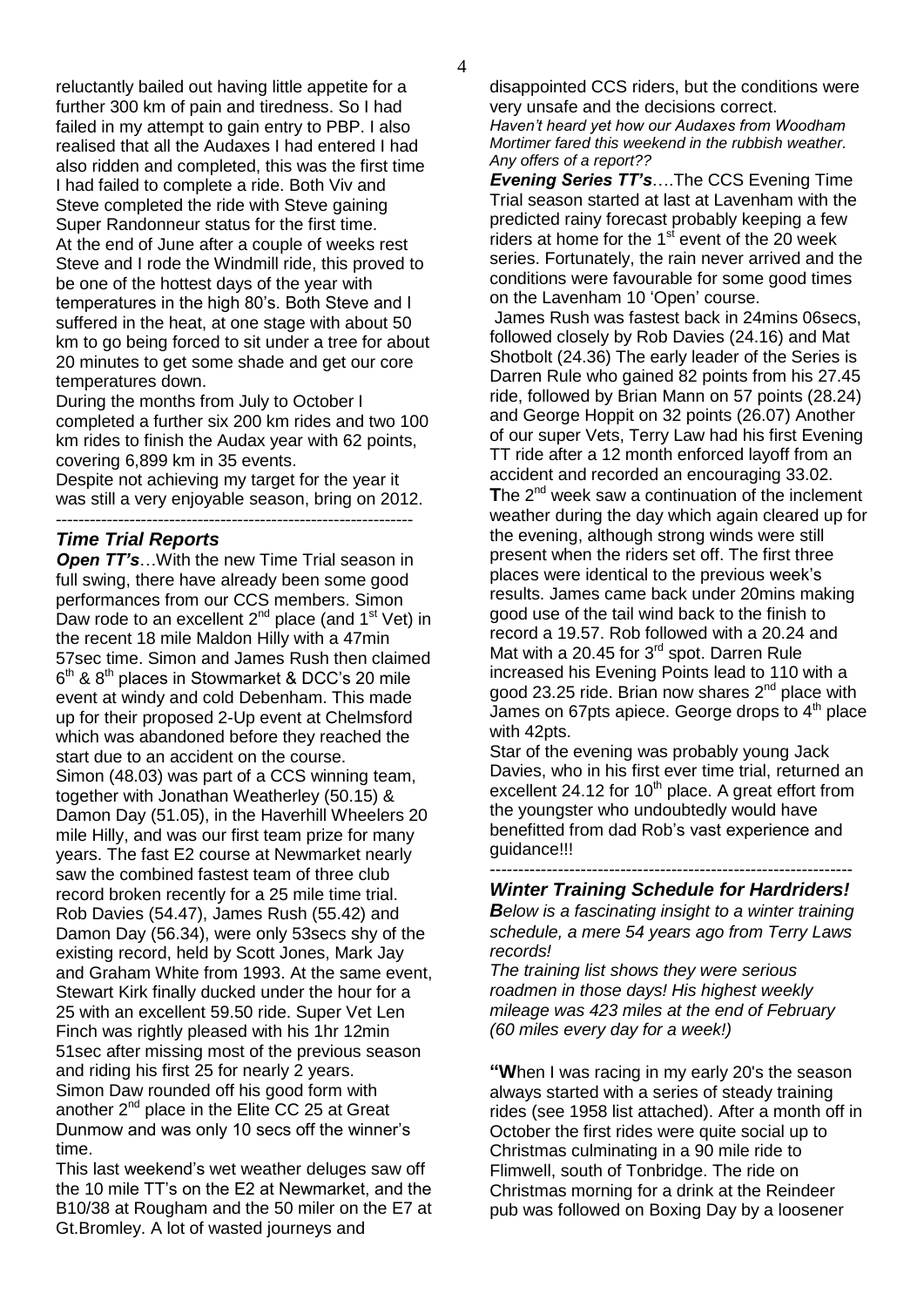ride to Bourne End near Hemel Hempstead in Hertfordshire.

Serious training started on the last Sunday in December. Gearing was restricted to a 64-66 inch freewheel and the club was quite strict in riders keeping to this size. Variable gears were used in February. As we only had one stop on the rides, food was carried in a bonk bag and eaten as we rode along. My favourites were bananas, monkey's ears (dried apricots) and jam sandwiches, no polythene then so the sandwiches were kept in a brown paper bag thus ensuring they were nice and crisp on the outside by the afternoon. Clothing was 'plus 2's' cycling trousers, or more likely just jeans. I recall we had

a period when we wore donkey jackets for the top half. I never owned tights until after I started cycling again when I retired. Rain capes were of the 'bell tent' type so as a result they weren't used very often! The final ride was to the West Country, Lyme Regis or Honiton, and naturally was for 2 or 3 days.

We started racing in March and in 1958 we rode the Acme RR from Little Waltham. This was a 72 mile race, a 24 mile circuit up to Braintree, across to Dunmow and back to Little Waltham. In case you think I have a good memory I have still got the BLRC race calendar for that year and the Acme RR is ticked".

*'Avenue Cycle Racing Club' Winter Runs List – 1958 Terry Law* 

| <b>Date</b>          | <b>Destination</b>             | <b>Approx Mileage</b> | <b>Meet</b> |                         | <b>Notes</b>                              |
|----------------------|--------------------------------|-----------------------|-------------|-------------------------|-------------------------------------------|
| Nov 10 <sup>th</sup> | Rough Stuff                    | 40 miles              | 10.00       | Green Tiles Café        | Gears below 64" fixed                     |
| Nov $17th$           | Rough Stuff                    | 40 miles              | 10.00       | <b>Woolwich Ferry</b>   |                                           |
| Nov 24 <sup>th</sup> | Rough Stuff                    | 40 miles              | 10.00       | <b>Green Tiles Cafe</b> | $\epsilon$                                |
| Dec 1 <sup>st</sup>  | Maldon                         | 54 miles              | 10.00       | The Plough              | $\epsilon$                                |
| Dec $8th$            | Borough Green (Kent)           | 60 miles              | 10.00       | <b>Woolwich Ferry</b>   | $\epsilon$                                |
| Dec $15th$           | Sudbury (Suffolk)              | 80 miles              | 9.30        | The Plough              | $\epsilon$                                |
| Dec $22nd$           | Flimwell (Tonbridge)           | 90 miles              | 9.30        | <b>Woolwich Ferry</b>   | $\epsilon$                                |
| Dec $25th$           | The Reindeer Pub               | 15 miles              | 11.00       | <b>Whalebone Lane</b>   | $\epsilon$                                |
| Dec $26th$           | Bourne End (Bucks)             | 70 miles              | 9.30        | Whalebone Lane          | $\epsilon$                                |
| Dec $29th$           | Charing (Ashford, Kent)        | 100 miles             | 9.30        | <b>Woolwich Ferry</b>   | $\epsilon$                                |
| Jan $5th$            | Pembury (Tonbridge)            | 115 miles             | 9.00        | <b>Woolwich Ferry</b>   | $\mathbf{a}$                              |
| Jan $12th$           | Folkestone                     | 125 miles             | 9.00        |                         | Woolwich Ferry Gears 64-68" fixed or free |
| Jan $19th$           | Petersfield                    | 140 miles             | 8.30        | Rory O'Briens bike shop | "                                         |
| Jan 26 <sup>th</sup> | Hastings                       | 134 miles             | 8.30        | <b>Woolwich Ferry</b>   | $\epsilon$                                |
| Feb $2^{nd}$         | Eastbourne                     | 140 miles             | 8.30        | <b>Woolwich Ferry</b>   | $\epsilon$                                |
| Feb $9th$            | Chichester                     | 160 miles             | 8.30        | <b>Woolwich Ferry</b>   | Variable gears                            |
| Feb 16 <sup>th</sup> | <b>Brighton &amp; Hastings</b> | 160 miles             | 8.00        | <b>Woolwich Ferry</b>   |                                           |
| Feb 22nd/23rd        | Lyme Regis (Dorset)            | 320 miles             | 7.30        | Rory O'Briens bike shop | $\epsilon$                                |
| Mar $2^{nd}$         | First Road Race.               |                       |             |                         |                                           |

*--------------------------------------------------------------------------------------------------------------------------------*

*Notes: The runs from Dec 29th onwards will have one stop, for lunch, only.*

*Terry's Monthly Mileage for 1958:-. Jan-900 / Feb-1250 / March-1135 / April-689 / May-1275 / June-1260 / July-1088 / Aug-780 / Sept-690 / Oct-205 / Nov-395 / Dec-466.*

*----------------------------------------------------------------------------------------------------------------------------------*

**All Nighter………………………………….**

*Following on from Dave Fenn's earlier Audax report for last year, here's a very recent account of a 300km Audax ridden recently by Dave together with Steve Barnes; while most of us were (sensibly) tucked up in bed:-*

"Steve and I rode the Green and Yellow Fields 300k Audax, starting at Manningtree at 1 minute past midnight Saturday morning. The route took us to Mildenhall, Burnham Deepdale,

Wymondham, and Needham Market to finish at Manningtree. It was very cold plus we had some rain showers, one particularly heavy shower at

Long Melford, at the time I was thinking I'm 2 miles away from a warm dry bed and I still have 270km to go. Apart from these few showers the weather was surprisingly good. Steve was trying out some new Caffeine tablets in his drink and needless to say he was as high as a kite until about 25k to go when he started to come down from his high. Finished 4.15 pm Saturday, I was in bed by 6.00 pm Saturday and did not wake up until 7.00 am Sunday morning, we had gone at least 36 hours without sleep…….we must be mad. I calculated that riding my 65 inch fixed, my little legs did 59, 573 revs in the 305 km. *D.F.*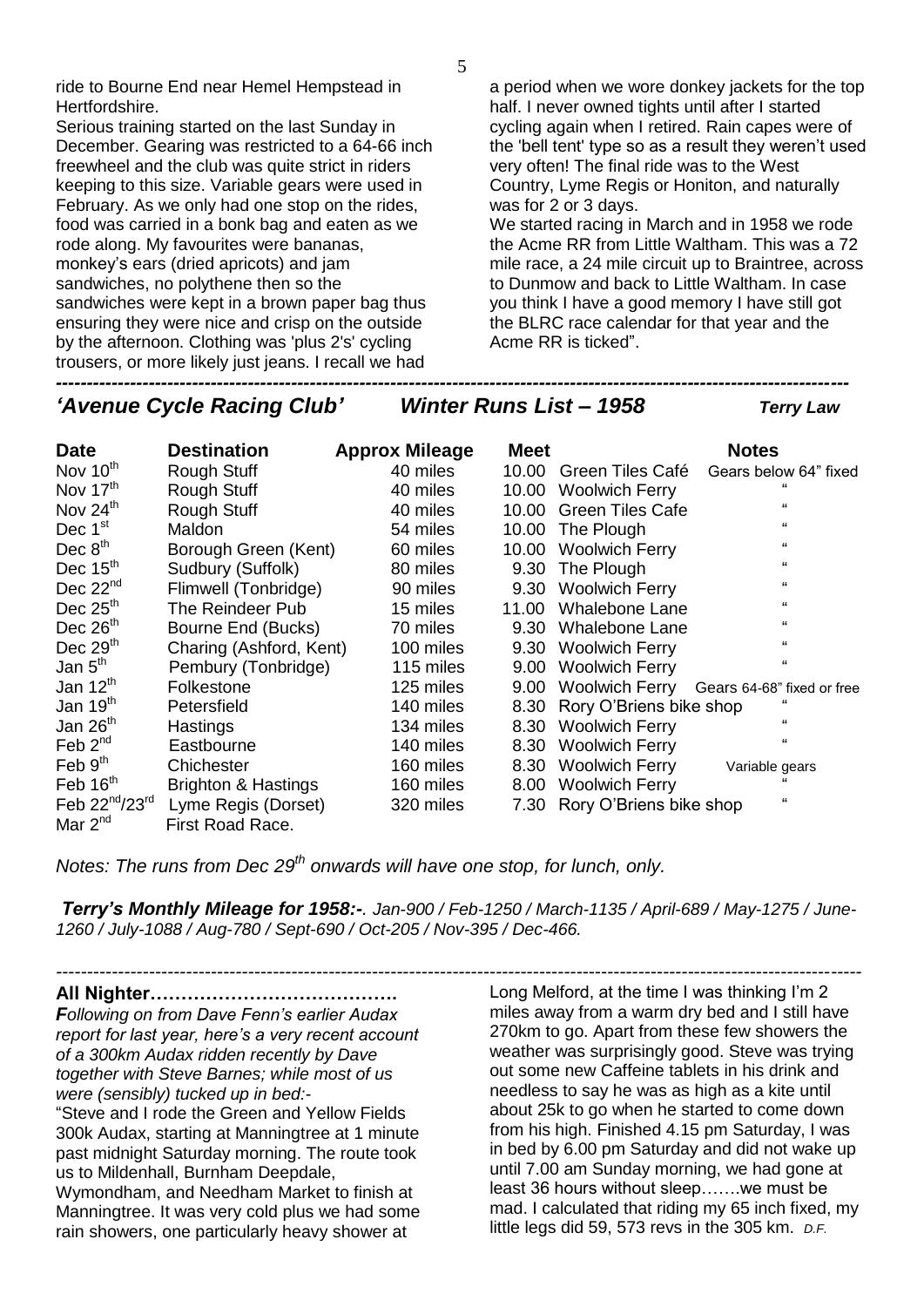**Commemorative Blue Plaque………………** Len Finch recently informed me of a 'Blue Plaque' that was erected earlier this year in Eaton Socon (Near St.Neots) which commemorates Cecil Paget, a cyclist with club connections and who also invented the waterproof cycling cape. He rode for the North Road Club in London and held many speed records.

He also lived in Gt.Cornard a few years back and gave a trophy to the club for the fastest times in

the two Open 10's and the Open 25mile T.T's we used to run.

Sadly the trophy has gone missing, (still with the last recipient?) unless anyone out there knows different?

There can't be many Blue Plaques around that commemorate cyclist's deeds, but would like to imagine the likes of Hoy, Wiggins and Cavendish joining the list in the coming years.

## *CCS - Thursday Evening Points Series – 2012 – Week 2*

| <b>Name</b>                                                                       | Lav 10<br>(Open10<br>course)<br>Apr19 | Acton<br>Apr<br>26th | B.E<br>May 3rd | <b>H.H.</b><br>May10th | Law <sub>10</sub><br>May17th | B.E.<br>May24th | Lav <sub>10</sub><br>May31st | Acton<br>Jun7th | <b>H.H.</b><br>Jun14th | Law <sub>10</sub><br>Jun21st | <b>Lav 10</b><br>Jn28th | <b>POINTS</b><br>After 2<br><b>Rounds</b> |
|-----------------------------------------------------------------------------------|---------------------------------------|----------------------|----------------|------------------------|------------------------------|-----------------|------------------------------|-----------------|------------------------|------------------------------|-------------------------|-------------------------------------------|
| N.Baker                                                                           |                                       |                      |                |                        |                              |                 |                              |                 |                        |                              |                         |                                           |
| S.Barnes                                                                          |                                       |                      |                |                        |                              |                 |                              |                 |                        |                              |                         |                                           |
| G.Buckles                                                                         | 31.07                                 | 25.35                |                |                        |                              |                 |                              |                 |                        |                              |                         | 20                                        |
| R.Bush                                                                            |                                       | 33.27                |                |                        |                              |                 |                              |                 |                        |                              |                         | 40                                        |
| *C.Cowen                                                                          |                                       | 29.47                |                |                        |                              |                 |                              |                 |                        |                              |                         | 10                                        |
| D.Crisp                                                                           | 28.15                                 | 23.36                |                |                        |                              |                 |                              |                 |                        |                              |                         | $\overline{20}$                           |
| J.Davies                                                                          |                                       | 24.12                |                |                        |                              |                 |                              |                 |                        |                              |                         | 10                                        |
| R.Davies                                                                          | 24.16                                 | 20.24                |                |                        |                              |                 |                              |                 |                        |                              |                         | $\overline{20}$                           |
| S.Daw                                                                             |                                       |                      |                |                        |                              |                 |                              |                 |                        |                              |                         |                                           |
| D.Day                                                                             |                                       |                      |                |                        |                              |                 |                              |                 |                        |                              |                         |                                           |
| J.Downs                                                                           | 28.42                                 |                      |                |                        |                              |                 |                              |                 |                        |                              |                         | 10                                        |
| A.Dyson                                                                           |                                       |                      |                |                        |                              |                 |                              |                 |                        |                              |                         |                                           |
| G.Hoppit                                                                          | 26.07                                 | 22.24                |                |                        |                              |                 |                              |                 |                        |                              |                         | $\overline{42}$                           |
| S.Kirk                                                                            |                                       |                      |                |                        |                              |                 |                              |                 |                        |                              |                         |                                           |
| <b>B.Law</b>                                                                      | 34.09                                 |                      |                |                        |                              |                 |                              |                 |                        |                              |                         | 10                                        |
| T.Law                                                                             | 33.02                                 |                      |                |                        |                              |                 |                              |                 |                        |                              |                         | 10                                        |
| <b>B.Mann</b>                                                                     | 28.24                                 | 24.07                |                |                        |                              |                 |                              |                 |                        |                              |                         | 67                                        |
| L.McKnight                                                                        |                                       | 29.49                |                |                        |                              |                 |                              |                 |                        |                              |                         | 10                                        |
| *T.Moore                                                                          |                                       | 30.10                |                |                        |                              |                 |                              |                 |                        |                              |                         | 10                                        |
| J.Newton                                                                          |                                       |                      |                |                        |                              |                 |                              |                 |                        |                              |                         |                                           |
| T.Pillet                                                                          |                                       | 24.07                |                |                        |                              |                 |                              |                 |                        |                              |                         | 10                                        |
| D.Pratt                                                                           | 27.03                                 | 22.58                |                |                        |                              |                 |                              |                 |                        |                              |                         | 28                                        |
| D.Rule                                                                            | 27.45                                 | 23.25                |                |                        |                              |                 |                              |                 |                        |                              |                         | 110                                       |
| J.Rush                                                                            | 24.06                                 | 19.57                |                |                        |                              |                 |                              |                 |                        |                              |                         | 67                                        |
| A.Russell                                                                         |                                       |                      |                |                        |                              |                 |                              |                 |                        |                              |                         |                                           |
| J.Shotbolt                                                                        |                                       |                      |                |                        |                              |                 |                              |                 |                        |                              |                         |                                           |
| M.Shotbolt                                                                        | 24.36                                 | 20.45                |                |                        |                              |                 |                              |                 |                        |                              |                         | 20                                        |
| J.Steed                                                                           |                                       |                      |                |                        |                              |                 |                              |                 |                        |                              |                         | 30                                        |
| P.Tatam                                                                           |                                       |                      |                |                        |                              |                 |                              |                 |                        |                              |                         |                                           |
| $\overline{M}$ . Trayner                                                          |                                       |                      |                |                        |                              |                 |                              |                 |                        |                              |                         |                                           |
| J.Weatherley                                                                      |                                       |                      |                |                        |                              |                 |                              |                 |                        |                              |                         |                                           |
| *M.Wilson                                                                         | 26.00                                 |                      |                |                        |                              |                 |                              |                 |                        |                              |                         |                                           |
| S. Wright                                                                         |                                       |                      |                |                        |                              |                 |                              |                 |                        |                              |                         |                                           |
|                                                                                   |                                       |                      |                |                        |                              |                 |                              |                 |                        |                              |                         |                                           |
| *Name = Guest or $2^{nd}$ claim member.<br>Highlighted = Fastest time of the day. |                                       |                      |                |                        |                              |                 |                              |                 |                        |                              |                         |                                           |

*NOTE: I would assume the Brent Eleigh course will be used this coming Thursday (3rd May) but I suppose there could still be traffic lights on the course, (hence the switch to Acton for week 2) so be prepared for the Lavenham 10 or Acton again to be used…(the Hitcham Hilly would also be affected by these traffic lights!) On the upside, there will eventually be a sprinkling of new smooth tarmac to play on when they complete the roadwork's!*